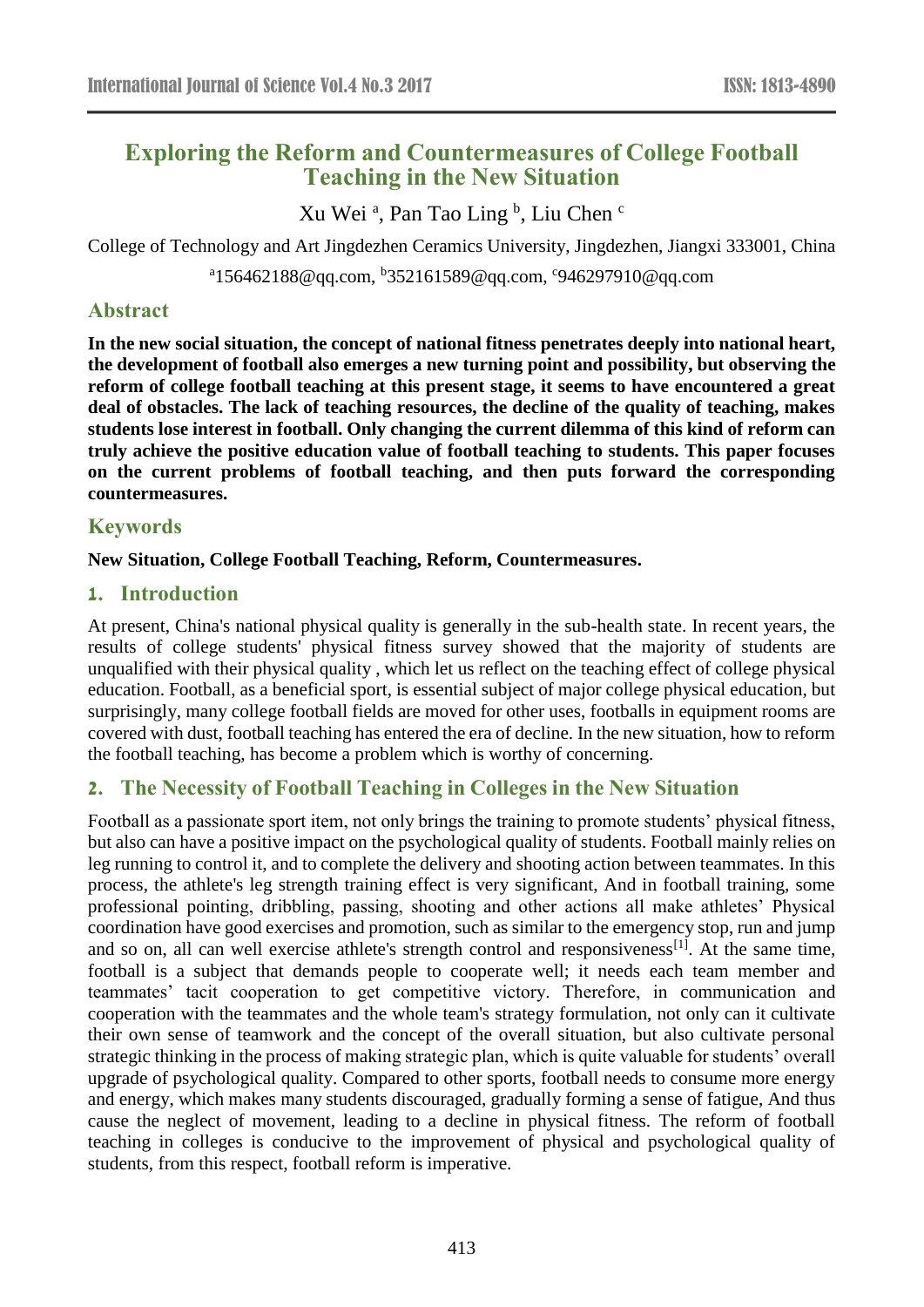### **3. College football teaching existing problems in the new situation**

If we want to make football teaching carry out effective reform and development, we must first sum up the practical problems and shortcomings existing in the football teaching in the new situation. Specifically, it includes the following three aspects: First, the lack of teaching resources. The teaching resources here mainly include hardware facilities and curriculum resources. As mentioned above, many college football field is [nominal,](../../../Program%20Files/Dict/7.0.1.0214/resultui/dict/javascript:;) and not really as a football field in use, some college football fields also disrepair, there are really potential safety hazard which make students have to dispel the idea even if students want to play football. The imperfect of hardware facilities greatly reduces the enthusiasm of students for football. In addition, many colleges have no professional system football teaching curriculum plan, there is a considerable degree of arbitrariness and intermittency in the teaching of football, and there is no complete teaching course, which makes football teaching specious, is actually unbeneficial to student's football skills improving. Second, the level of teachers is different. Although many colleges set up a football course, but it did not equipped with professional football teachers, resulting in teaching effect is unsatisfactory. Football involves a lot of professional skills and strategic knowledge. If there are no professional teachers to guide, then there will be a lot of non-standard teaching content and teaching links about football teaching. But now many schools due to the lack of teachers, the arrangement of the football teachers did not reach the professional level and students was taught by some other sports teachers, and even choose non-sport major teachers sometimes. The uneven level of teachers will inevitably lead to the decline of the level of football teaching. Thirdly, students are lack of enthusiasm. "Straight-A student" consciousness is becoming more and more popular; many students want to use the result of this examination to prove their ability. Because both teachers and parents love to use test scores to evaluate students, the students are detained in the classroom and books, gradually lost their enthusiasm for sport. Due to the influence of the traditional teaching concept, some schools pay less attention to the physical education course, and even sometimes when the situation is serious, the other course will in place of physical education class. Even if the PE class opened a football project, it is common phenomenon that only the minority of students applied the class[2]. So many schools gradually abandoned the setting of football teaching courses. The decline of the enthusiasm of the students directly hinders the footsteps of football teaching reform, the teacher can not teach student, the school can do nothing.

### **4. The Countermeasures of educational reform in college football in the new situation**

#### **4.1 Improving the resources and environment of football teaching**

In the new situation, the primary measure on the reform of college football teaching is to improve resources and environment of the football teaching , including the improvement and sufficient use of football field and the adjustment and updating of football teaching courses. Colleges and universities should invest more funds into the construction of football field to change the situation that the football field can not work properly due to disrepair. And Colleges should focus on the maintenance of facility which may cause potential harm to student, avoiding the students have sports injuries and physical harm caused by the faultiness of football field. In addition, our college football teaching system is too rigid and do not attach importance to the cultivation of students' personality in the teaching process [3]. Therefore, we should focus on the reform of the non-standard football teaching courses; put the football course into component link of the daily teaching plan.

#### **4.2 Training professional football teachers**

We should focus on cultivating a group of professional football teachers to ensure the professional level of football teaching. Meanwhile,we can hire educational talent from the appropriate professional graduates, can also choose excellent non-professional sports talents to cultivate and utilize. Be careful to avoid arbitrarily arrange other disciplines teachers to teach in turn. Because it is not only easy to decrease students' learning effect because of non-professional football teaching, also can not guarantee to avoid the sport injury caused by non-standard action. Furthermore, we can also